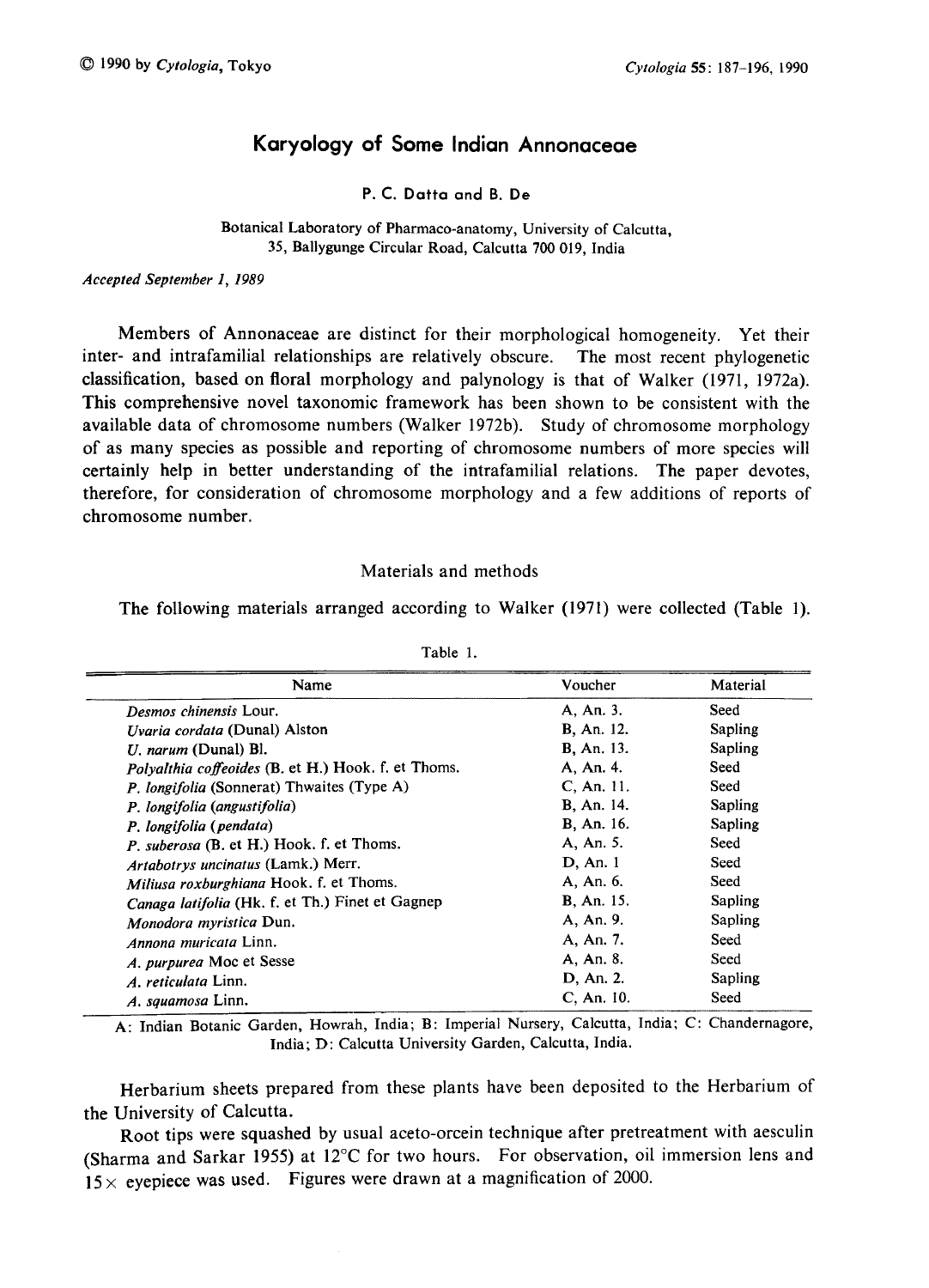# Results and discussion

# Analysis of karyotype

Total chromosome length per chromosome are stated in Table 2.

In general the following types of chromosomes are found in the species studied (Figs. 1, 2)

A-A type with two constrictions forming three equal segments.

B-A type with two constrictions forming three unequal segments, longest and shortest at the two ends.

|                              | Chromosome<br>No.<br>(diploid) | Mean $(n=5)$ haploid<br>length $(\mu m)$ |              | length         | Avreage chromosome |
|------------------------------|--------------------------------|------------------------------------------|--------------|----------------|--------------------|
|                              |                                | Per<br>species                           | Per<br>genus | Per<br>species | Per<br>genus       |
| Desmos chinensis             | 20                             | 29.0                                     | 29.0         | 1.4            | 1.4                |
| Uvaria cordata               | 22                             | 36.0                                     | 34.0         | 1.6            | 1.5                |
| U. narum                     | 22                             | 32.0                                     |              | 1.4            |                    |
| Polyalthia coffeoides        | 18                             | 27.2                                     |              | 1.5            |                    |
| P. longifolia                | 18                             | 30.5                                     |              | 1.7            |                    |
| P. longifolia (angustifolia) | 18                             | 30.2                                     | 29.2         | 1.6            | 1.6                |
| P. longifolia (pendata)      | 18                             | 35.0                                     |              | 1.9            |                    |
| P. suberosa                  | 18                             | 24.0                                     |              | 1.3            |                    |
| Artabotrys uncinatus         | 18                             | 34.0                                     | 34.0         | 1.5            | 1.5                |
| Miliusa roxburghiana         | 18                             | 24.0                                     | 24.0         | 1.3            | 1.3                |
| Cananga latifolia            | 16                             | 21.4                                     | 21.4         | 1.3            | 1.3                |
| Monodora myristica           | 16                             | 29.5                                     | 29.5         | 1.8            | 1.8                |
| Annona muricata              | 14                             | 28.5                                     |              | 2.0            |                    |
| A. purpurea                  | 14                             | 27.5                                     | 31.5         | 1.9            | 2.2                |
| A. reticulata                | 14                             | 34.5                                     |              | 2.4            |                    |
| A. squamosa                  | 14                             | 35.5                                     |              | 2.5            |                    |

Table 2.

- C-A type with two constrictions forming three segments, the two longer adjacent segments equal in size and one satellite.
- D-A type with two constrictions forming three segments, the two adjacent segments shorter than the third one.
- E-A type with two constrictions forming three segments, middle one shorter than terminal ones.
- F-A type with a median primary constriction.
- G-A type with a sub-median primary constriction.

Table 3 and Fig. 3 represents the chromosome morphology of the species.

Table 4 represents the up-dated reports on chromosome numbers of the family.

A perusal of chromosome numbers from the present and previous reports shows that

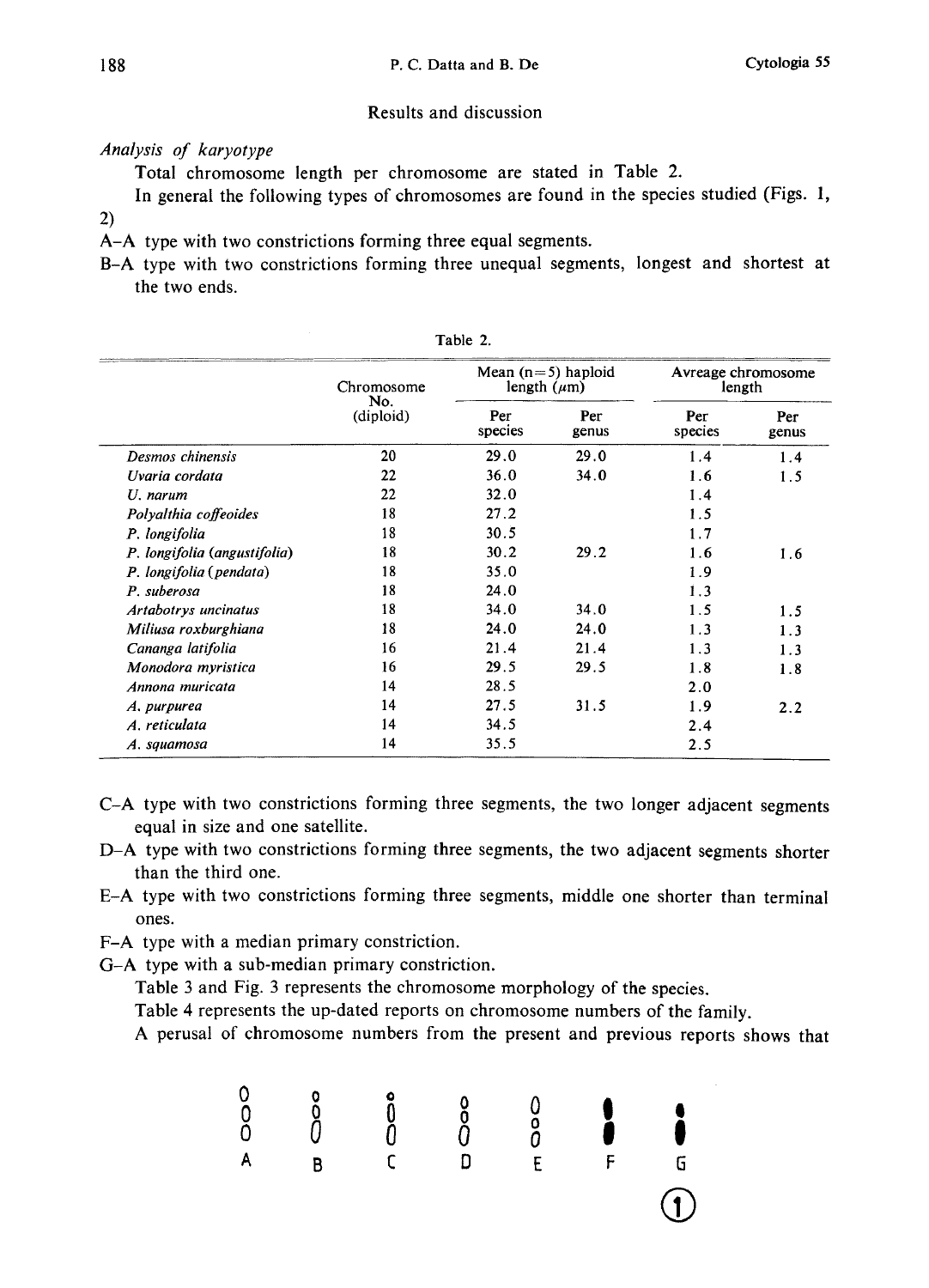

 $2n = 22$ 





h

 $\mathbf k$ 

D

 $2n = 18$ 

 $2n = 16$ 

 $2n=14$ 



 $2n =$ 

 $2n = 16$ 

 $2n = 14$ 

i

 $\mathbf c$ 













2

Figs. 1, 2. Annonaceae. 1, types of cifromosomes found in the species stituted. 2, canners<br>lucida drawings of somatic metaphase plates. (a) Desmos chinensis. (b) Uvaria cordata. (c) U<br>narum. (d) Polyalthia coffeoides. (e) longifolia (pendata). (h) P. suberosa. (i) Artabotrys uncinatus. (j) Miliusa roxburghiana. (k) Cananga latifolia. (1) Monodora myristica. (m) Annona muricata. (n) A. purpurea. (0) A. reticulata. (p) A. squamosa.  $\times 2,000$ .

O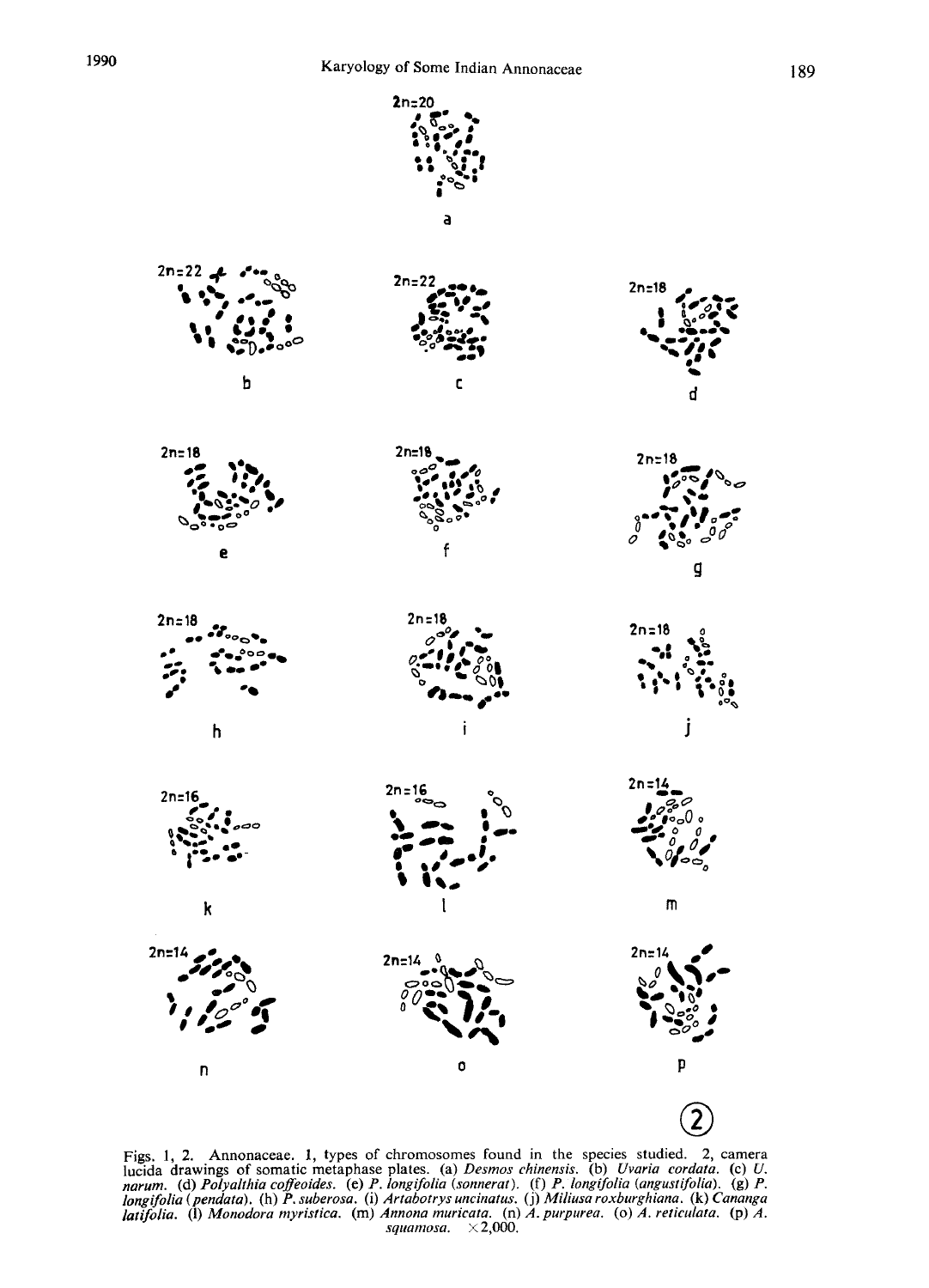out of a total of 87 counts, 26 are  $2 n=14$  or 28, 36 are  $2 n=16$  or 48, 21 are  $2 n=18$  or 36, 2 are 2 n=22, one is  $2 n=20$  and one  $2 n=27$ .

### Chromosome number and evolution

After a critical analysis of the chromosome numbers, Walker (1972b) concludes that "evidence is strong for considering  $x = 7$  as the base chromosome number for the family, with parallel ascending aneuploidy". Grant (1963), Raven and Kyhos (1965), Stebbins (1966) and Ehrendorfer et al. (1968) also consider that  $x=7$  is the probable base chromosome number of Angiosperms.

Walker's (1972b) sketch of phylogeny based on morphology, palynology and cytology, shows that the basic line having  $n=7$  has diverged in the Malmea Subfamily at first into one diploid and two tetraploid genera *Unonopsis* (2n=28) (*Malmea* Tribe), *Cleistopholis* (2n=14) (Uvaria Tribe) and Guatteria  $(2n=28)$  (Guatteria tribe), probably three basic genera for the three taxa. Most of the other numbers of the Subfamily have either 16 or 18 (or 36) chromo

| <b>Species</b>               | Chromosome<br>types $(2n)$ | Most frequent<br>position of<br>primary cons-<br>trictions | Secondary<br>constrictions<br>(2n) |
|------------------------------|----------------------------|------------------------------------------------------------|------------------------------------|
| Desmos chinensis             | 4B, 8F, 8G                 | median                                                     | 4                                  |
| Uvaria cordata               | 4B, 8F, 10G                | sub-median                                                 |                                    |
| $U$ . narum                  | 2C, 2D, 10F, 8G            | median                                                     |                                    |
| Polyalthia coffeoides        | 2C, 2F, 14G                | sub-median                                                 |                                    |
| P. longifolia                | 4B, 6F, 8G                 | sub-median                                                 |                                    |
| P. longifolia (angustifolia) | 2C, 2D, 2E, 6F, 6G         | sub-median                                                 |                                    |
| P. longifolia (pendata)      | 2B, 2C, 2E, 8F, 4G         | median                                                     |                                    |
| P. suberosa                  | 2B, 8F, 8G                 | sub-median                                                 |                                    |
| Artabotrys uncinatus         | 2B, 2C, 8F, 6G             | median                                                     |                                    |
| Miliusa roxburghiana         | 2C, 2D, 12F, 2G            | median                                                     | 4                                  |
| Cananga latifolia            | 2A, 2C, 6F, 6G             | sub-median                                                 |                                    |
| Monodora myristica           | 2C, 4F, 10G                | sub-median                                                 |                                    |
| Annona muricata              | 4B, 2D, 4F, 4G             | median                                                     | 6                                  |
| A. purpurea                  | 2B, 4F, 8G                 | sub-median                                                 |                                    |
| A. reticulata                | 2B, 2D, 4F, 6G             | sub-median                                                 | 4                                  |
| A. squamosa                  | 4B, 6F, 4G                 | median                                                     |                                    |

Table 3.

somes in the somatic cells, which, according to Walker (1972b) have arisen in an ascending aneuploid sequence of  $7 \rightarrow 8 \rightarrow 9$ . In that case, the position of *Desmopsis* (2n=16) is not so primitive as shown by palynology (Walker 1971). Of course, a single report does not justify revision of a classification, because a different chromosome number with gradation of evolu tion may occur within the same genus,  $e, g$ . Annona (Table 4). On the other hand, chromosome morphology of Cleistopholis (with numerically primitive chromosomes but palynologically more evolved than Desmopsis) remains to be studied. Evolution involves not only numerical change of chromosomes but also structural change (of a numerically un altered set).

Desmos chinensis (2n=20), a first report, may evolve through triploidy (21 $\rightarrow$ 20), becoming secondarily balanced by a loss of one chromosome. This genus also may reveal in future  $2n=$ 14 chromosomes in some species.

Uvaria has  $2n=16$  and 22, which suggests a probable diversity in the pattern of evolution. If the numbers originate from a common base  $n=8$ , as postulated by Walker (1972b),  $2n=22$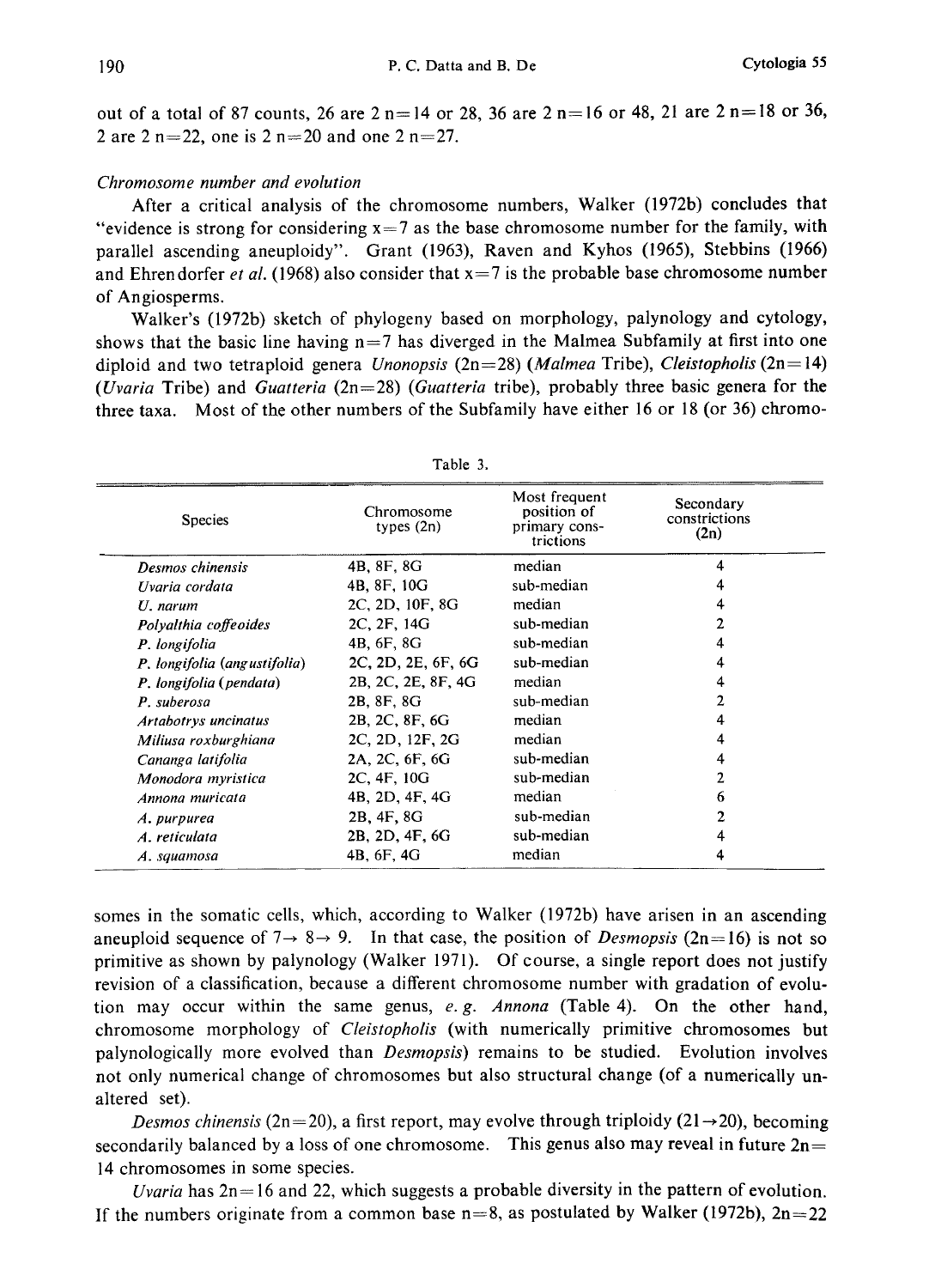may arise by aneuploidy from a triploid  $(3n=24)$  plants. The other possibility is of the aneuploidy occurring both directly in a  $2n=14$  set and indirectly in a triploid  $(3n=21)$  plant. Because the number 22 is nearer to 21, which requires secondary balance for survival, the second alternative seems more possible. Therefore, we suggest modification of the plan of Walker (1972b) accordingly.



Fig. 3. Annonaceae. Idiograms of different species. (a) Desmos chinensis. (b) Uvaria cordata. (c) U. narum. (d) Polyalthia coffeoides. (e) P. longifolia (sonnerat). (f) P. longifolia (angustifolia). (g) P. longifolia (pendata). (h) P. suberosa. (i) Artabotrys uncinatus. (j) Miliusa roxburghiana. (k) Cananga latifolia. (l) Monodora myristica. (m) Annona muricata. (n) A. purpurea. (o) A. reticulata. (p) A. squamosa.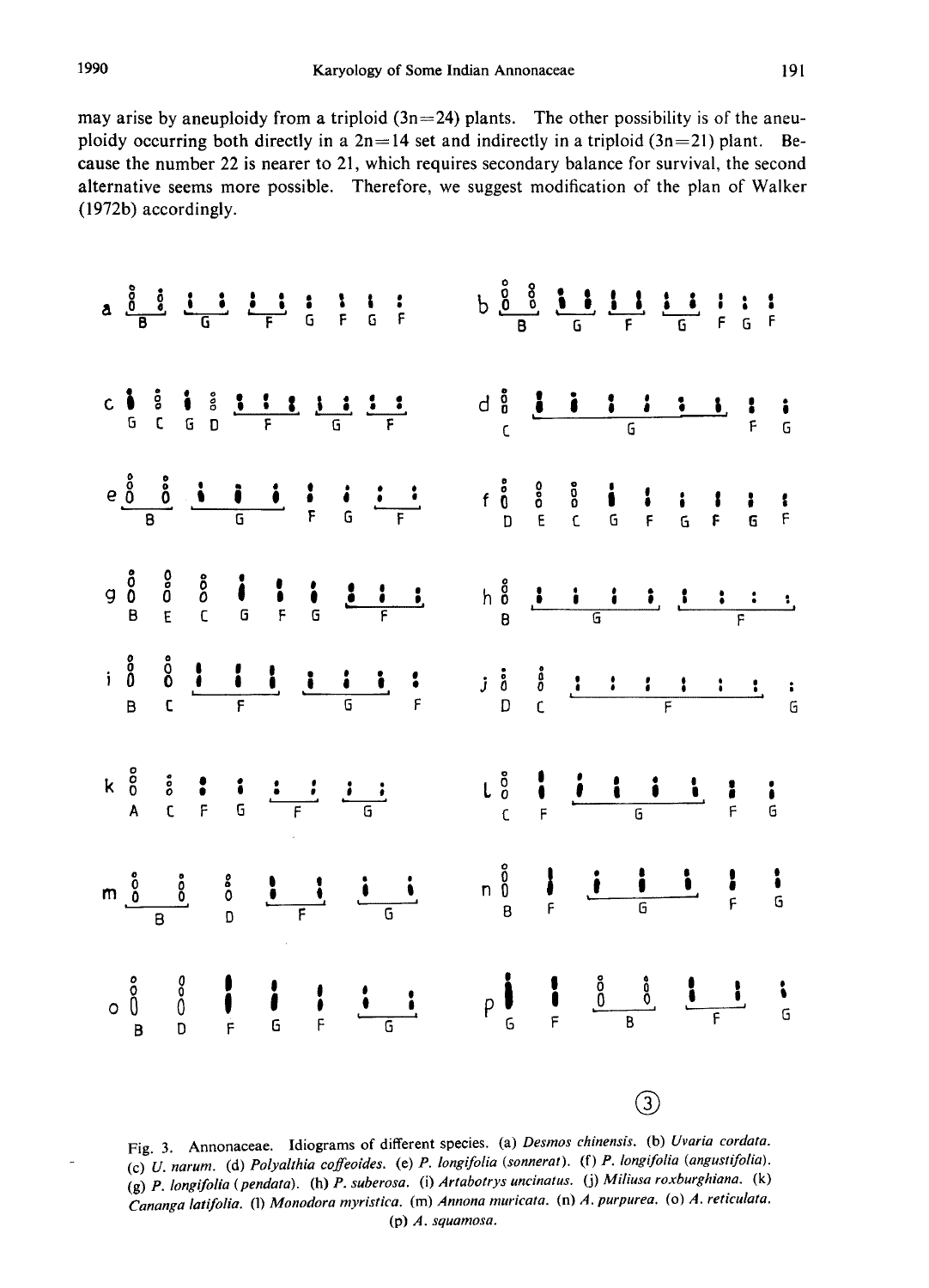# 192 P. C. Datta and B. De Cytologia 55

| Table |  |  |
|-------|--|--|
|       |  |  |

| <b>Species</b>                                                     | Chromosome No.<br>(2n) | Author                                                   |
|--------------------------------------------------------------------|------------------------|----------------------------------------------------------|
| Subfamily Malmea                                                   |                        |                                                          |
| Tribe Malmea                                                       |                        |                                                          |
| Unonopsis panamensis R. E. F.                                      | 28                     | Ehrendorfer et al. 1968                                  |
| Enantia sp.                                                        | 16                     | Mangenot et al. 1957                                     |
| <i>E. polycarpa</i> (DC) Eng. et Diels                             | 16                     | Mangenot and Mangenot 1957                               |
| Tribe Uvaria                                                       |                        |                                                          |
| Desmopsis sp.                                                      | 16                     | Walker 1972b                                             |
| Cleistopholis sp. (Benth.)                                         |                        |                                                          |
| Eng. et Diels (1)                                                  | 14                     | Mangenot and Mangenot 1958                               |
|                                                                    | 14                     | Mangenot and Mangenot 1962                               |
|                                                                    | 14                     | Mangenot et al. 1957                                     |
| Desmos chinensis                                                   | 20                     | Present report                                           |
| Uvaria chamal P. Beauv.                                            | 16                     | Mangenot and Mangenot 1962                               |
| U. cordata                                                         | 22                     | Present report                                           |
| U. narum                                                           | 22                     |                                                          |
| Polyalthia coffeoides                                              | 18                     | Present report                                           |
|                                                                    | 18                     | Present report                                           |
| P. flava Merr.<br>P. grandiflora Elm.                              |                        | Löve 1971                                                |
|                                                                    | 36                     | Löve 1971                                                |
| P. longifolia (Sonne) Thwaites                                     | 18                     | Asana and Adatia 1945                                    |
| P. longifolia var. angustifolia                                    | 18                     | Present report                                           |
| P. longifolia var. pendata                                         | 18                     | Present report                                           |
| P. suberosa                                                        | 18                     | Present report                                           |
| Artabotrys uncinatus (Lamk.) Merr.                                 | 16                     | Asana and Adatia 1945                                    |
|                                                                    | 18                     | Bowden 1948                                              |
|                                                                    | 16                     | Mangenot and Mangenot 1962                               |
|                                                                    | 18                     | Present report                                           |
| <i>Mitra kentii</i> (Bl.) Miq.                                     | 16                     | Mangenot and Mangenot 1962                               |
| Melodorum fruticosum Lour.                                         | 16                     | Mangenot and Mangenot 19962                              |
| Miliusa roxburghiana                                               | 18                     | Present report                                           |
| M. tomentosa (Roxb.) Baill.                                        | 18                     | Mangenot and Mangenot 1962                               |
| $( = Saccopetalum$ tomentosum)                                     |                        |                                                          |
| Sapranthus palanga R. E. Fries                                     | 18                     | Bawa 1973                                                |
| Tribe Guatteria                                                    |                        |                                                          |
| Guatteria olivigotmis Donn.                                        | 28                     | Ehrendorfer et al. 1968                                  |
| Subfamily Fusaea                                                   |                        |                                                          |
| Anaxagorea costaricensis R. E. Fr.                                 | 28                     | Ehrendorfer et al. 1968                                  |
| Neostenonthera gabbonensis                                         | 16                     | Mangenot and Mangenot 1957                               |
| (Eng. et Diels) Exil                                               |                        |                                                          |
| $Xylopia$ sp.                                                      | 16                     | Mangenot et al. 1957                                     |
| X. rubiscens Cliv.                                                 | 16                     | Mangenot and Mangenot 1957                               |
| X staudtil Eng. et Diels                                           | 16                     |                                                          |
| Cananga latifolia                                                  | 16                     | Mangenot and Mangenot 1957                               |
| C. odorata (Lam.) Hk. f.                                           | 16                     | Present report                                           |
|                                                                    |                        | Bowden 1948                                              |
| Goniothalamus grandiflorus                                         | 16                     | Meize 1954                                               |
|                                                                    |                        |                                                          |
| (Warb.) Boerl.                                                     | 16                     | Mangenot and Mangenot 1962                               |
| Subfamily Annona                                                   |                        |                                                          |
| Tribe Hexalobus                                                    |                        |                                                          |
| Uvariopsis guinensis Keay.                                         | 16                     | Mangenot et al. 1957                                     |
| Monodora myristica                                                 | 16                     | Meize 1954                                               |
|                                                                    |                        |                                                          |
|                                                                    | 16                     | Present report                                           |
| Isolona campanulata Eng. et Diels<br>I. leonensis Sprague et Hutch | 16<br>16               | Mangenot and Mangenot 1957<br>Mangenot and Mangenot 1962 |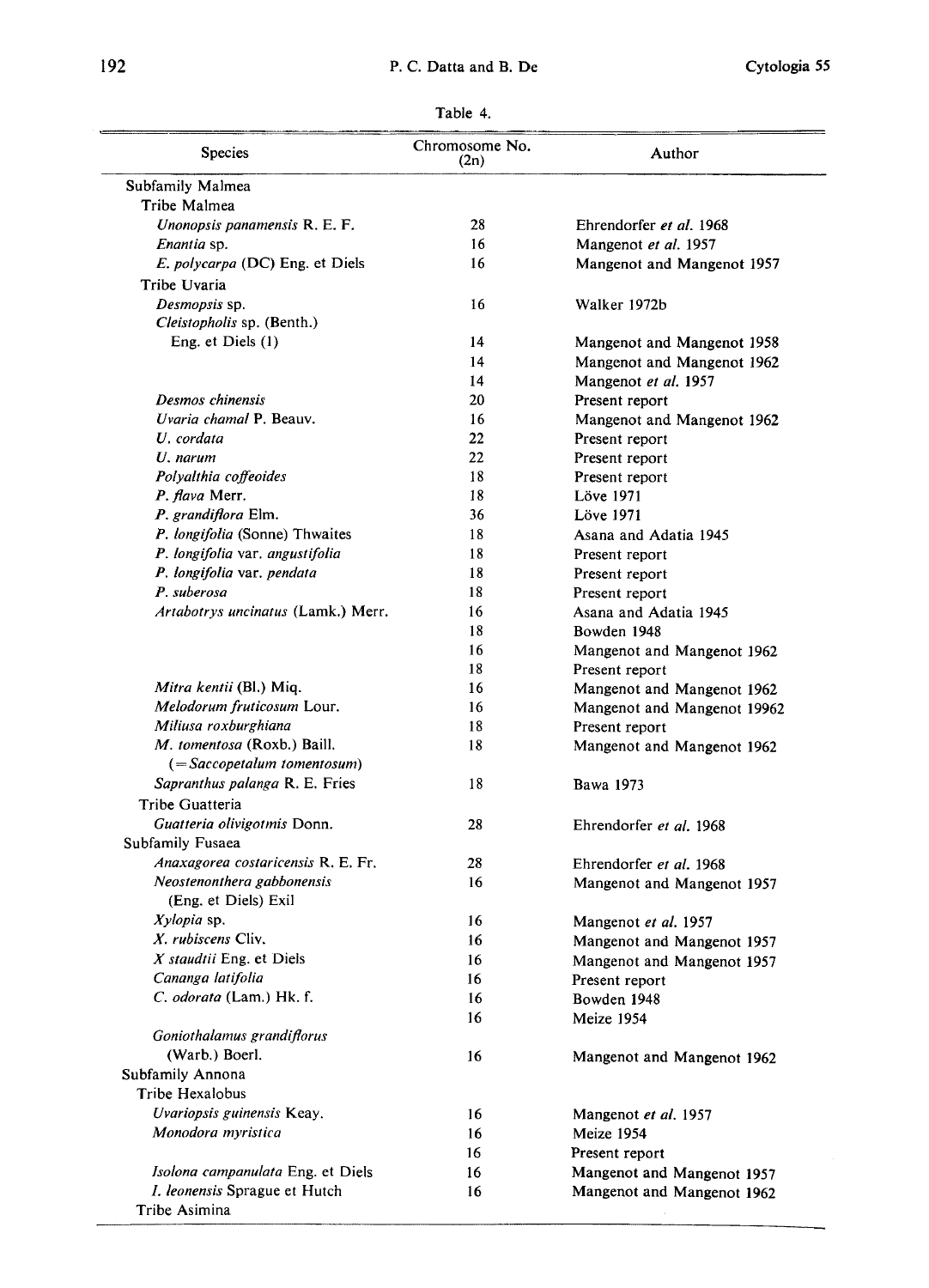| <b>Species</b>                 | Chromosome No.<br>(2n) | Author                     |
|--------------------------------|------------------------|----------------------------|
| Asimina incana (Bartr.) Exell. | 18                     | Bowden 1945                |
| A. parviflora (Mich.) Dunal.   | 18                     | Bowden 1945                |
| A. pygmaea (Bartr.) Dunal.     | 18                     | Bowden 1945                |
| A. reticulata Chapm.           | 18                     | Bowden 1945                |
| A. speciosa Nash.              | 18                     | Bowden 1945                |
| A. tetramera Small             | 18                     | Bowden 1945                |
| A. triloba (L.) Dunal          | 18                     | Bowden 1945                |
|                                | 27                     | Bowden 1948                |
| Tribe Annona                   |                        |                            |
| Annona cherimolia Mill.        | 14                     | Kumar and Ranadive 1941    |
| (Florida 1)                    | 16                     | Bowden 1948                |
| (Florida 2)                    | 16                     | Bowden 1948                |
| (Florida 3)                    | 16                     | Bowden 1948                |
| (Toronto)                      | 16                     | Bowden 1948                |
| (Panama)                       | 16                     | Bowden 1948                |
|                                | 14                     | Pawar et al. 1956          |
| A. glabra L.                   | 28                     |                            |
| (Harrisburg)                   | 28                     | Bowden 1945                |
| (Florida)                      | 28                     | Bowden 1948                |
| (Cuba)                         | 28                     | Bowden 1948                |
|                                | 28                     | Mangenot and Mangenot 1958 |
| A. montana Mac. Fad.           | 16                     | Bowden 1945                |
| (Jamaica)                      |                        |                            |
| A. muricata                    | 14                     | Kumar and Ranadive 1941    |
|                                | 16                     | Bowden 1945                |
|                                | 14                     | Present report             |
| A. purpurea                    | 14                     | Present report             |
|                                | 14                     | <b>Bawa</b> 1973           |
| A. reticulata                  | 14                     | Kumar and Ranadive 1941    |
|                                | 14                     | Asana and Adatia 1945      |
| (Florida 1)                    | 16                     | Bowden 1945                |
| (Florida 2)                    | 16                     | Bowden 1948                |
| (Florida 3)                    | 16                     | Bowden 1948                |
| (Cuba)                         | 16                     | Bowden 1948                |
| (Costarica)                    | 14                     | Bawa 1973                  |
|                                | 14                     | Present report             |
| A. squamosa                    | 14                     | Kumar and Ranadive 1941    |
|                                | 14                     | Asana and Adatia 1945      |
| (Florida 1)                    | 16                     | Bowden 1948                |
| (Florida 2)                    | 16                     | Bowden 1948                |
| (Cuba)                         | 16                     | Bowden 1948                |
|                                | 14                     | Pawar et al. 1956          |
|                                | 14                     | Present report             |
| Rollinia orthopetala DC.       | 48                     | Bowden 1948                |

Table 4. Contd.

Mitrella (one report), Melodorum (one report) and Artabotrys (five reports from different populations) have generally  $2n=16$ , probably evolved from a common stock, as shown by Walker (1972b). The report of  $2n=18$  in A. uncinatus, has been interpreted as a result of abnormal plates with accessory chromosomes (Ehrendorger et al. 1968, Walker 1972b). Be cause the reports of  $2n=18$  are as many as three and all from different localities and because the present report is based on camera lucida drawings of five distinct plates, the idea of acces sory chromosomes seems unnatural. Occurrence of chromosomal biotypes in the same specie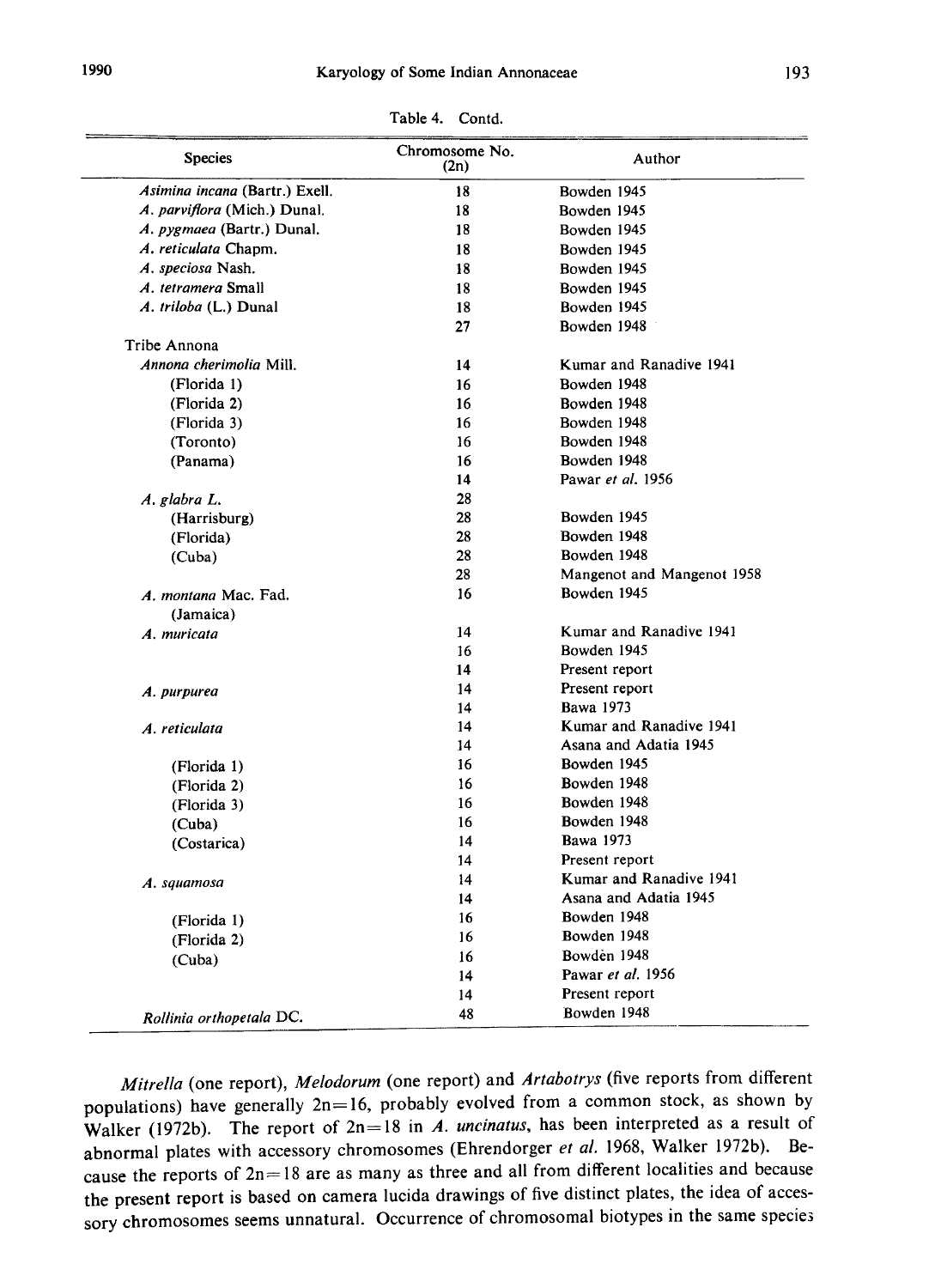

Fig. 4. A plan of evolution in Annonaceae originally suggested by Walker (1972b) and modified by the present authors.

is nowadays an accepted phenomenon, and it appears that two stages of aneuploid ascent (8 and 9) occur in the same species of Artabotrys.

All reports on *Polyalthia* and *Miliusa (Saccopetalum)* are  $2n = 18$ . Their origin seems to be from a common stock (Walker 1972b), the former showing a tendency to further ascent through polyploidy.

In the Fuseae Subfamily, Walker's plan showing tetraploidy in *Anaxagorea* and aneuploidy in other genera is quite consistent with his classification. In the plan of evolution of the Annona Subfamily, Walker (1972b) has described the genus Annona as having diploid and tetraploid numbers of 7. The link between *Rollinia* ( $x=8$ ) and *Annona* ( $x=7$ ) is indistinct. Table 4 shows that Annona has  $2n=14$ , 16 and 28 chromosomes. Similar to Artabotrys uncinatus, 14 and 18 chromosomes occur often in the same species e. g. A. cherimalia, A. muricata, A. reticulata and A. squamosa. These are also examples of chromosomal biotypes and of two levels of numerical ascent of chromosomes in the same species. Fig. 4 represents a plan of evolution originally suggested by Walker (1972b) and modified by the present authors.

# Karyotype and evolution

In the Malmea Subfamily and Uvaria Tribe, Desmos chinensis has almost uniform length and median primary constriction of all chromosomes. This supports its primitive position in the classification of Walker  $(1971)$ . The chromosome complements of *Uvaria* resemble closely those of Desmos in secondary constrictions, in position of primary constrictions and in general length. Artabotrys though differing markedly in chromosome number (having a different base) closely resembles *Desmos* and Uvaria in chromosome morphology, all have median constrictions. Polyalthia, having variation in total chromosome length, shows many advanced features, such as mostly submedian primary constriction, comparatively high number of secondary constrictions and a longer range of chromosomal length within a single com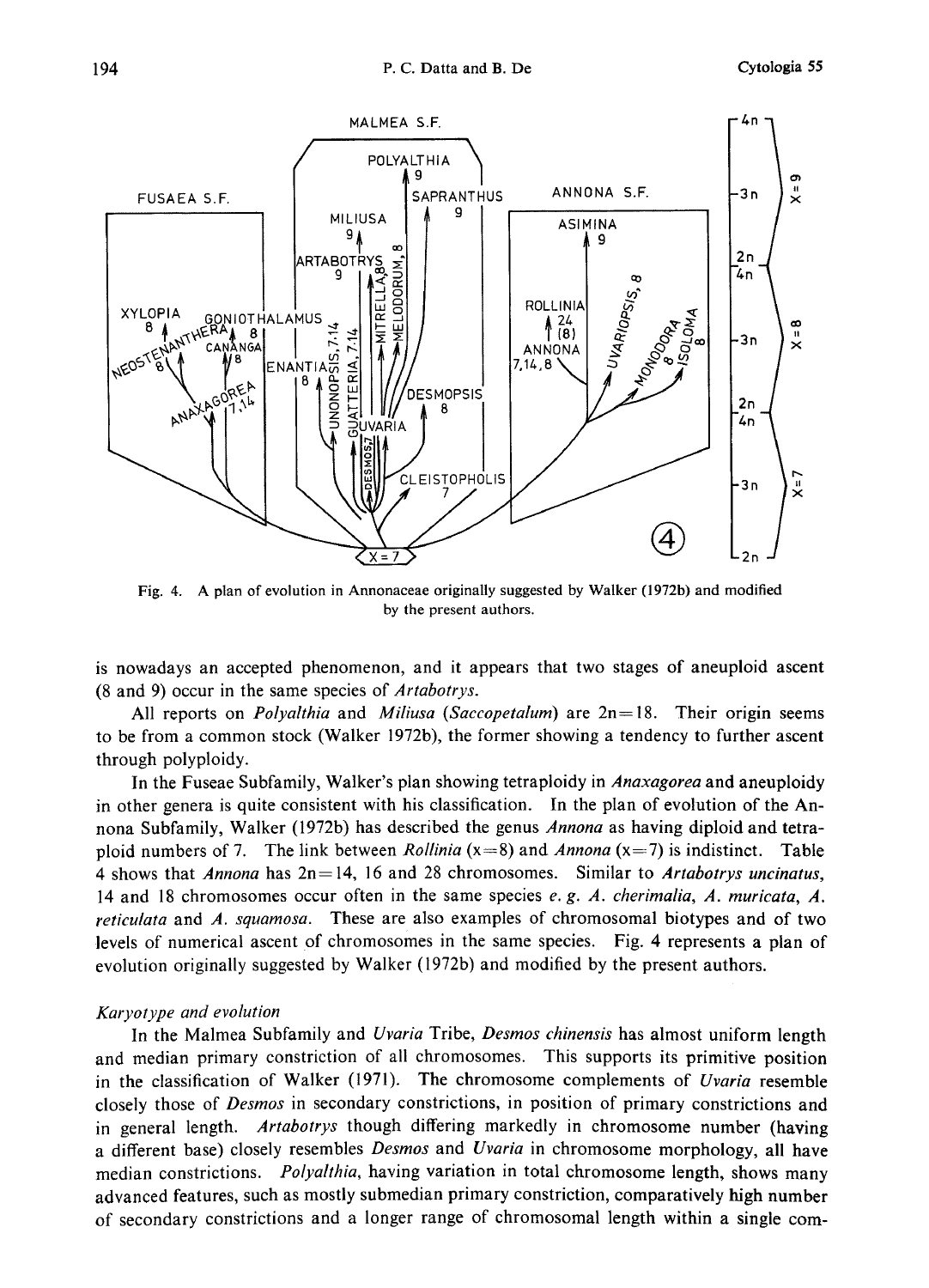plement. That Miliusa represents a different line, considerably evolved, is clear from its shortest chromosomes and the clear difference of chromosome size within a complement. Hence the morphological evolution of chromosomes in this taxon involves changes of 1) uniform length to clear differences, 2) median to submedian primary constrictions, 3) increase in number of secondary constrictions, and 4) reduction of chromosomal length (in Miliusa).

Cananga is one of the most evolved genera of the Fusaea Subfamily of Walker. This is evident from chromosome size (which is the smallest of the species studied) , large range of chromosome length, the mostly submedian primary constrictions and the high number of secondary constrictions.

In Annona Subfamily, Annona appears as the most primitive genus. Asimina appears to be most advanced. In the Tribe Hexalobus, Monodora probably occupied a proper position in Walker's plan. The genome contains a single pair of secondary constrictions , median and submedian constrictions.

#### Summary

For better understanding of intrafamilial relations of Annonaceae, number and mor phology of chromosomes were studied. Additional informations of 16 collections and previous reports were considered. An ascending series of  $n=7\rightarrow 8$  was available in Annona spp., Malmea Tribe, Cleistopholis sp., Fusaea Tribe, Uvaria spp. Number  $n=9$  was common in Polyalthia, Miliusa, Artabotrys (8 $\rightarrow$ 9) and Asimina. In n=7 $\rightarrow$ 8 lines, Uvaria and Desmos had primitive chromosome morphology. In  $n=8\rightarrow 9$  lines *Artabotrys* showed primitive karyotypes, *Miliusa* and Asimina the most advanced ones.

#### References

- Asana, J. J. and Adatia, R. D. 1945. The chromosome numbers in the family Annonacese. Curr. Sci. 14: 74-75.
- Bawa, K. S. 1973. Chromosome numbers of tree species of lowland tropical community. J. Arnold Arbor. 54: 422-434.
- Bowden, W. M. 1945. A list of chromosome numbers in higher plants I. Acanthaceae to Myrtaceae. Amer. Jour. Bot. 32: 81-82.
- 1948. Chromosome numbers in the Annonaceae. Amer. Jour. Bot. 35: 377-381.
- Darlington, C. D. and Janaki Ammal, E. K. 1945. Chromosome Altas of Cultivated Plants. Allen and Unwin, London.
- Ehrendorfer, F., Krendl, F., Habeler, E. and Saver, W. 1968. Chromosome numbers and evolution in primitive angiosperms. Taxon 17: 337-468.
- Grant, V. 1963. The Origin of Adaptations. Columbia Univ. Press, New York and London. 483-486.
- Kumar, L. S. S. and Ranadive, K. 1941. A cytological study of the genus Annona. Jour. Univ. Bombay 10B: 1-8.
- Löve, A. 1971. IOPB chromosome number reports XXXIV. Taxon 20: (5/6): 785-797.
- Mangenot, S. and Mangenot, G. 1957. Nombres chromosomique nouveaux chez diverses dicotyledones et monocotyledones d'Afrique Occidentales. Bull. Jard. Bot. Brux. 27: 639-654.
- and 1958. Deuxième liste de nombres chromosomiques nouveaux chez diverses dicotylédones et monocotyledones d'Afrique Occidentales. Bull. Jard. Bot. Brux. 28: 315-329.
- $-$  and  $-$  1962. Enquite sur les nombres chromosomiques dans une collection d'espences tropicales. Rev. Cytol. Biol. Veg. 25: 411-447.
- <sub>-,</sub> Foutrel, G. and Mensbruge, G. 1957. Sur les nombres chromosomiques de 150 espèces d'Angiospermes d'Afrique tropicale. Compt. Rend. Acad. Paris 245: 559-562.
- Meize, J. 1954. Nombres chromosomiques et repartition géographique de quelques plantes tropicales et équatoriales. Rev. Cyt. et Biol. Vég. 15: 312-348.
- Pawar, M. S., Borgaonkar, D. S. and Kulkarni, S. A. 1956. Chromosome number of a pigmented Annona squamosa L. Curr. Sci. 25: 269.